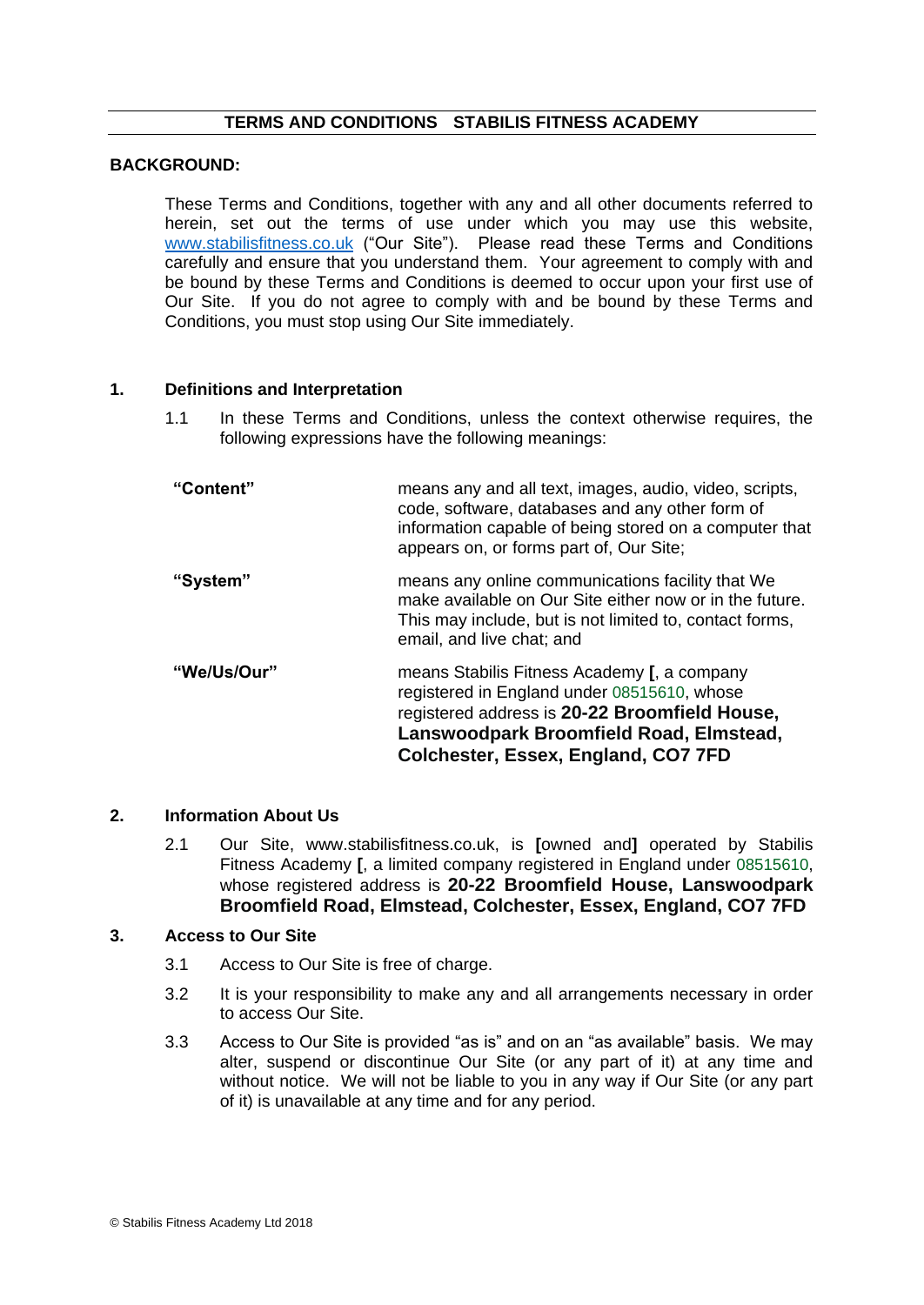#### **4. Intellectual Property Rights**

- 4.1 All Content included on Our Site and the copyright and other intellectual property rights subsisting in that Content, unless specifically labelled otherwise, belongs to or has been licensed by Us. All Content is protected by applicable United Kingdom and international intellectual property laws and treaties.
- 4.2 Subject to sub-Clause**[**s**]** 4.3 **[**and 4.6**]** you may not reproduce, copy, distribute, sell, rent, sub-licence, store, or in any other manner re-use Content from Our Site unless given express written permission to do so by Us.
- 4.3 You may:
	- 4.3.1 Access, view and use Our Site in a web browser (including any web browsing capability built into other types of software or app);
	- 4.3.2 Download Our Site (or any part of it) for caching;
	- 4.3.3 Print **[**one copy of any**]** page**[**s**]** from Our Site;
	- 4.3.4 Download extracts from pages on Our Site; and
	- 4.3.5 Save pages from Our Site for later and/or offline viewing.
- 4.4 Our status as the owner and author of the Content on Our Site (or that of identified licensors, as appropriate) must always be acknowledged.
- 4.5 You may not use any Content saved or downloaded from Our Site for commercial purposes without first obtaining a licence from Us (or our licensors, as appropriate) to do so. **[**This does not prohibit the normal access, viewing and use of Our Site for general information purposes whether by business users or consumers.**]**
- 4.6 **[**Nothing in these Terms and Conditions limits or excludes the provisions of Chapter III of the Copyrights, Designs and Patents Act 1988 'Acts Permitted in Relation to Copyright Works', covering in particular the making of temporary copies; research and private study; the making of copies for text and data analysis for non-commercial research; criticism, review, quotation and news reporting; caricature, parody or pastiche; and the incidental inclusion of copyright material.**]**

# **5. Links to Our Site**

- 5.1 You may link to Our Site provided that:
	- 5.1.1 You do so in a fair and legal manner;
	- 5.1.2 You do not do so in a manner that suggests any form of association, endorsement or approval on Our part where none exists;
	- 5.1.3 You do not use any logos or trade marks displayed on Our Site without Our express written permission; and
	- 5.1.4 You do not do so in a way that is calculated to damage Our reputation or to take unfair advantage of it.
- 5.2 **[**You may link to any page of Our Site.**]**

**OR**

5.2 **[**You may not link to any page other than the homepage of Our Site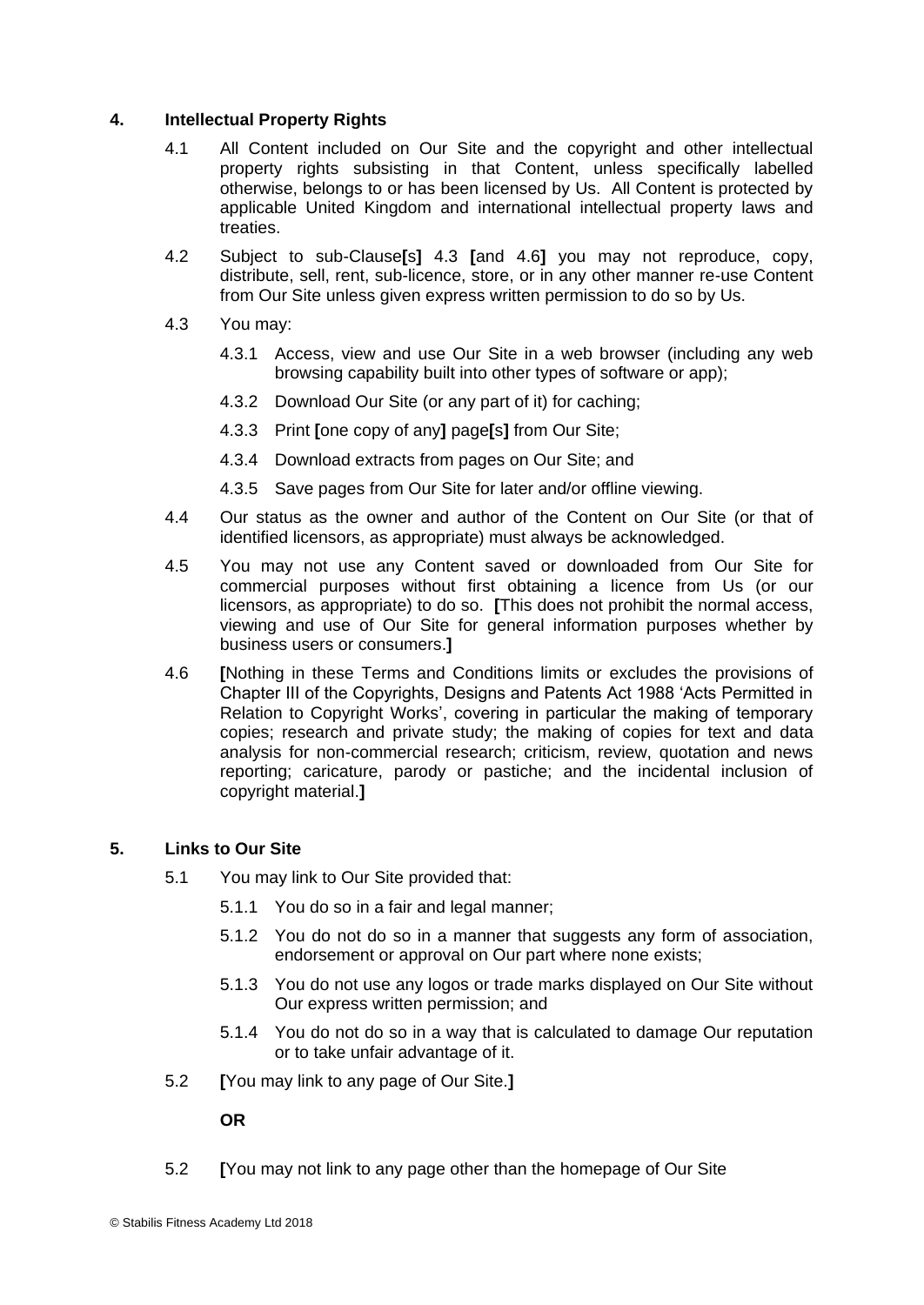www.stabilisfitness.co.uk . Deep-linking to other pages requires Our express written permission.**]**

- 5.3 **[**Framing or embedding of Our Site on other websites is not permitted without Our express written permission. Please contact Us at [contact@stabilisfitness.co.uk](mailto:contact@stabilisfitness.co.uk) for further information.**]**
- 5.4 You may not link to Our Site from any other site the content of which contains material that:
	- 5.4.1 **[**is sexually explicit**]**;
	- 5.4.2 is obscene, deliberately offensive, hateful or otherwise inflammatory;
	- 5.4.3 promotes violence;
	- 5.4.4 promotes or assists in any form of unlawful activity;
	- 5.4.5 discriminates against, or is in any way defamatory of, any person, group or class of persons, race, sex, religion, nationality, disability, sexual orientation, or age;
	- 5.4.6 is intended or is otherwise likely to threaten, harass, annoy, alarm, inconvenience, upset, or embarrass another person;
	- 5.4.7 is calculated or is otherwise likely to deceive another person;
	- 5.4.8 is intended or is otherwise likely to infringe (or to threaten to infringe) another person's privacy;
	- 5.4.9 misleadingly impersonates any person or otherwise misrepresents the identity or affiliation of a particular person in a way that is calculated to deceive (obvious parodies are not included in this definition provided that they do not fall within any of the other provisions of this sub-Clause 5.4);
	- 5.4.10 implies any form of affiliation with Us where none exists;
	- 5.4.11 infringes, or assists in the infringement of, the intellectual property rights (including, but not limited to, copyright, trade marks and database rights) of any other party; or
	- 5.4.12 is made in breach of any legal duty owed to a third party including, but not limited to, contractual duties and duties of confidence.
- 5.5 **[**The content restrictions in sub-Clause 5.4 do not apply to content submitted to sites by other users provided that the primary purpose of the site accords with the provisions of sub-Clause 5.4. You are not, for example, prohibited from posting links on general-purpose social networking sites merely because another user may post such content. You are, however, prohibited from posting links on websites which focus on or encourage the submission of such content from users.**]**

# **6. Links to Other Sites**

Links to other sites may be included on Our Site. Unless expressly stated, these sites are not under Our control. We neither assume nor accept responsibility or liability for the content of third party sites. The inclusion of a link to another site on Our Site is for information only and does not imply any endorsement of the sites themselves or of those in control of them.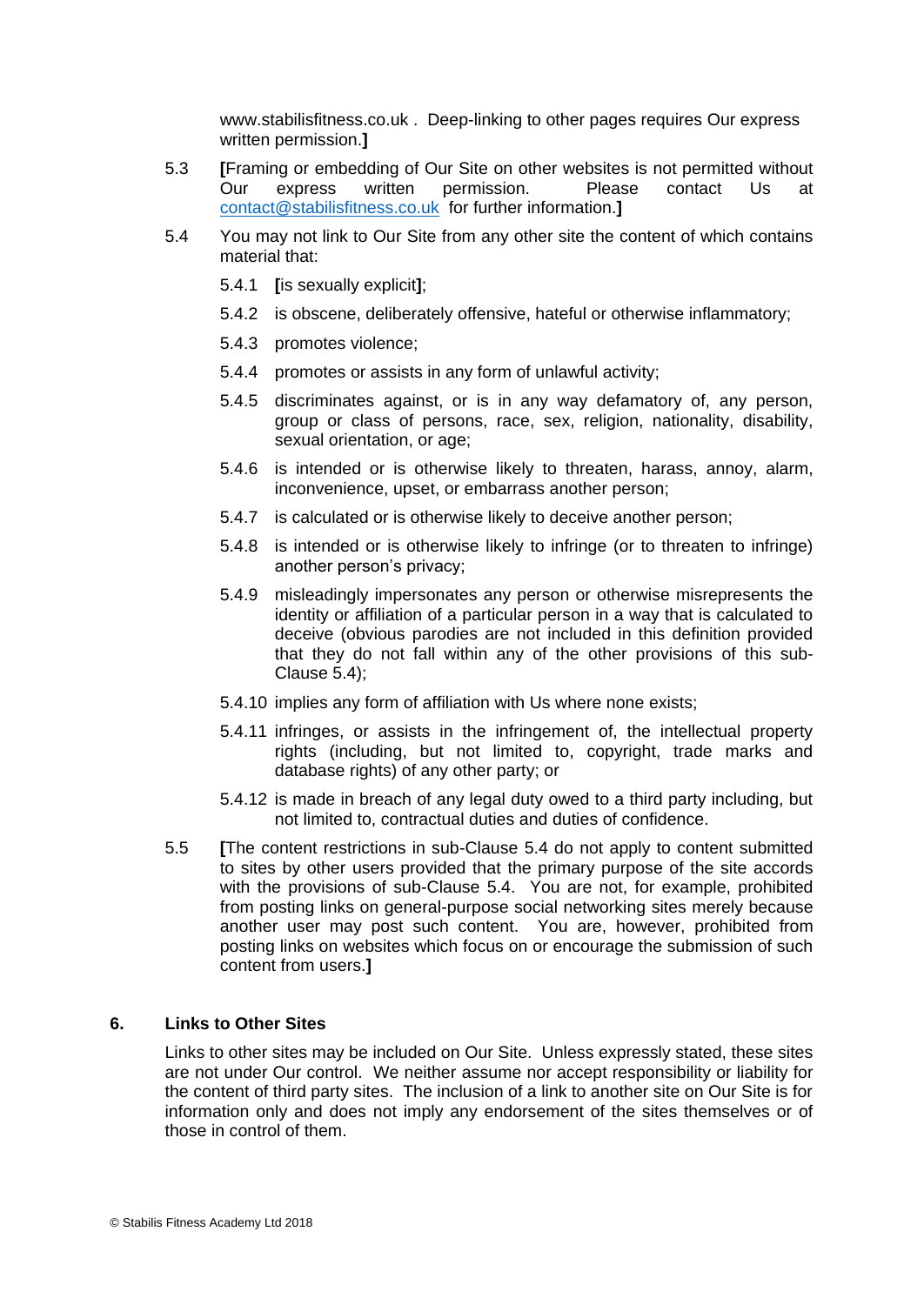# **7. Use of Our System**

- 7.1 You may use Our System at any time to contact Us. Please note the following; you must not:
	- 7.1.1 communicate in a way that is obscene, deliberately offensive, hateful or otherwise inflammatory;
	- 7.1.2 submit information that promotes violence;
	- 7.1.3 submit information that promotes or assists in any form of unlawful activity;
	- 7.1.4 submit information that discriminates against, or is in any way defamatory of, any person, group or class of persons, race, sex, religion, nationality, disability, sexual orientation or age;
	- 7.1.5 submit information that is intended or is otherwise likely to threaten, harass, annoy, alarm, inconvenience, upset, or embarrass another person;
	- 7.1.6 submit information that is calculated or is otherwise likely to deceive;
	- 7.1.7 submit information that is intended or is otherwise likely to infringe (or to threaten to infringe) another person's privacy;
	- 7.1.8 misleadingly impersonate any person or otherwise misrepresent your identity or affiliation in a way that is calculated to deceive;
	- 7.1.9 imply any form of affiliation with Us where none exists;
	- 7.1.10 infringe, or assist in the infringement of, the intellectual property rights (including, but not limited to, copyright, trade marks and database rights) of any other party; or
	- 7.1.11 submit information in breach of any legal duty owed to a third party including, but not limited to, contractual duties and duties of confidence.
- 7.2 We may monitor any and all communications made using Our System.
- 7.3 Any information that you send to Us through Our System may be modified by Us and, by sending us such information, you waive your moral right to be identified as the author of that information.
- 7.4 Any personal information sent to Us, whether through Our System or otherwise (including but not limited to your name and contact details), will be collected, used and held in accordance with your rights and Our obligations under the Data Protection Act 1998, as set out in Clause 13.

# **8. Disclaimers**

- 8.1 Nothing on Our Site constitutes advice on which you should rely. It is provided for general information purposes only. **[**Professional or specialist advice should always be sought before taking any action relating to any of the subjects discussed on our website.**]**
- 8.2 Insofar as is permitted by law, We make no representation, warranty, or guarantee that Our Site will meet your requirements, that it will not infringe the rights of third parties, that it will be compatible with all software and hardware, or that it will be secure.
- 8.3 We make reasonable efforts to ensure that the Content on Our Site is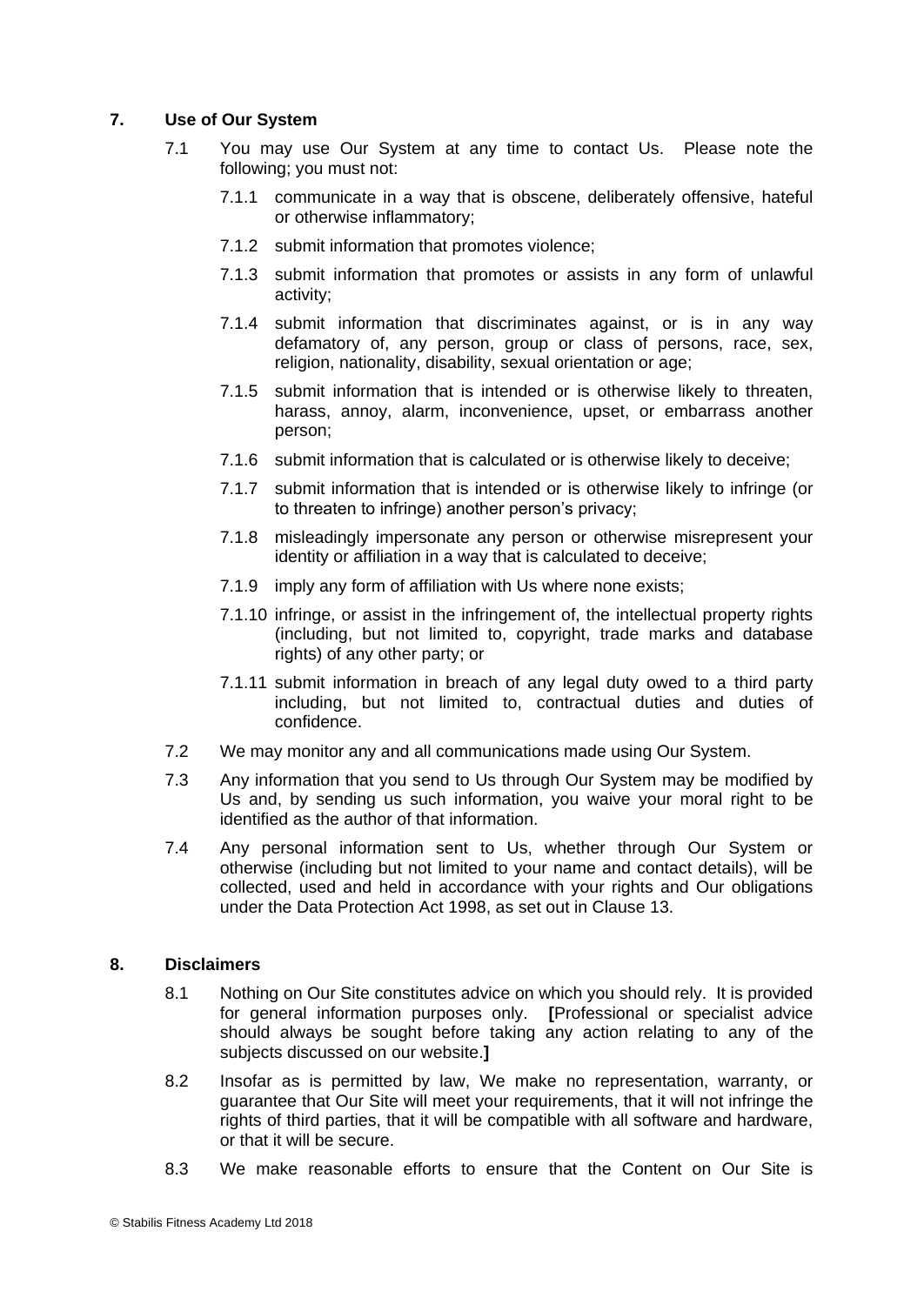complete, accurate, and up-to-date. We do not, however, make any representations, warranties or guarantees (whether express or implied) that the Content is complete, accurate, or up-to-date.

- 8.4 No part of Our Site is intended to constitute a contractual offer capable of acceptance. No goods or services are sold through Our Site and the details of **[**goods**] AND/OR [**services**]** provided on Our Site are provided for general information purposes only.
- 8.5 We make reasonable efforts to ensure that any and all pricing information shown on Our Site is correct at the time of going online. We reserve the right to change prices at any time and may add or remove special offers and promotions from time to time. All pricing information is reviewed and updated 2018.
- 8.6 Whilst every reasonable effort has been made to ensure that all representations and descriptions of **[**goods**] AND/OR [**services**]** available from Us correspond to the actual **[**goods**] AND/OR [**services**]** available, minor variations or errors may occur. In the event of any discrepancy, please contact us on [contact@stabilisfitness.co.uk](mailto:contact@stabilisfitness.co.uk)
- 8.7 We make no representation, warranty, or guarantee that **[**goods**] AND/OR [**services**]** shown on Our Site will be available from Us. Please contact Us if you wish to enquire as to the availability of any **[**goods**] AND/OR [**services**]**.

# **9. Our Liability**

- 9.1 To the fullest extent permissible by law, We accept no liability to any user for any loss or damage, whether foreseeable or otherwise, in contract, tort (including negligence), for breach of statutory duty, or otherwise, arising out of or in connection with the use of (or inability to use) Our Site or the use of or reliance upon any Content included on Our Site.
- 9.2 To the fullest extent permissible by law, We exclude all representations, warranties, and guarantees (whether express or implied) that may apply to Our Site or any Content included on Our Site.
- 9.3 **[**Our Site is intended for non-commercial use only.**]** If you are a business user, We accept no liability for loss of profits, sales, business or revenue; loss of business opportunity, goodwill or reputation; loss of anticipated savings; business interruption; or for any indirect or consequential loss or damage.
- 9.4 We exercise all reasonable skill and care to ensure that Our Site is free from viruses and other malware. We accept no liability for any loss or damage resulting from a virus or other malware, a distributed denial of service attack, or other harmful material or event that may adversely affect your hardware, software, data or other material that occurs as a result of your use of Our Site (including the downloading of any Content from it) or any other site referred to on Our Site.
- 9.5 We neither assume nor accept responsibility or liability arising out of any disruption or non-availability of Our Site resulting from external causes including, but not limited to, ISP equipment failure, host equipment failure, communications network failure, natural events, acts of war, or legal restrictions and censorship.
- 9.6 Nothing in these Terms and Conditions excludes or restricts Our liability for fraud or fraudulent misrepresentation, for death or personal injury resulting from negligence, or for any other forms of liability which cannot be excluded or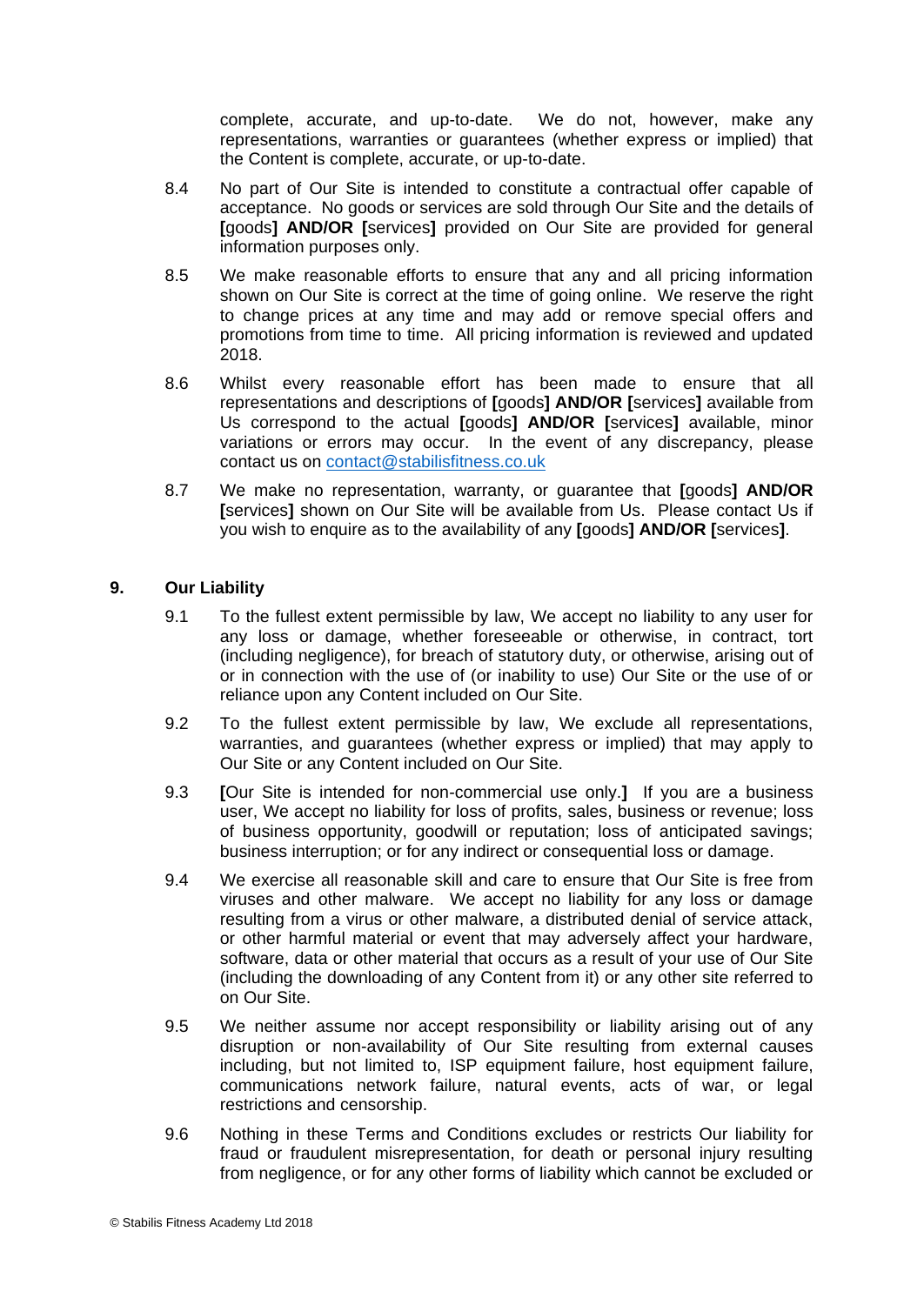restricted by law. For full details of consumers' legal rights, including those relating to digital content, please contact your local Citizens' Advice Bureau or Trading Standards Office.

#### **10. Viruses, Malware and Security**

- 10.1 We exercise all reasonable skill and care to ensure that Our Site is secure and free from viruses and other malware.
- 10.2 You are responsible for protecting your hardware, software, data and other material from viruses, malware, and other internet security risks.
- 10.3 You must not deliberately introduce viruses or other malware, or any other material which is malicious or technologically harmful either to or via Our Site.
- 10.4 You must not attempt to gain unauthorised access to any part of Our Site, the server on which Our Site is stored, or any other server, computer, or database connected to Our Site.
- 10.5 You must not attack Our Site by means of a denial of service attack, a distributed denial of service attack, or by any other means.
- 10.6 By breaching the provisions of sub-Clauses 10.3 to 10.5 you may be committing a criminal offence under the Computer Misuse Act 1990. Any and all such breaches will be reported to the relevant law enforcement authorities and We will cooperate fully with those authorities by disclosing your identity to them. Your right to use Our Site will cease immediately in the event of such a breach.

#### **11. Acceptable Use Policy**

- 11.1 You may only use Our Site in a manner that is lawful. Specifically:
	- 11.1.1 you must ensure that you comply fully with any and all local, national or international laws and/or regulations;
	- 11.1.2 you must not use Our Site in any way, or for any purpose, that is unlawful or fraudulent;
	- 11.1.3 you must not use Our Site to knowingly send, upload, or in any other way transmit data that contains any form of virus or other malware, or any other code designed to adversely affect computer hardware, software, or data of any kind; and
	- 11.1.4 you must not use Our Site in any way, or for any purpose, that is intended to harm any person or persons in any way.
- 11.2 We reserve the right to suspend or terminate your access to Our Site if you materially breach the provisions of this Clause 11 or any of the other provisions of these Terms and Conditions. Specifically, We may take one or more of the following actions:
	- 11.2.1 suspend, whether temporarily or permanently, your right to access Our Site;
	- 11.2.2 issue you with a written warning;
	- 11.2.3 take legal proceedings against you for reimbursement of any and all relevant costs on an indemnity basis resulting from your breach;
	- 11.2.4 take further legal action against you as appropriate;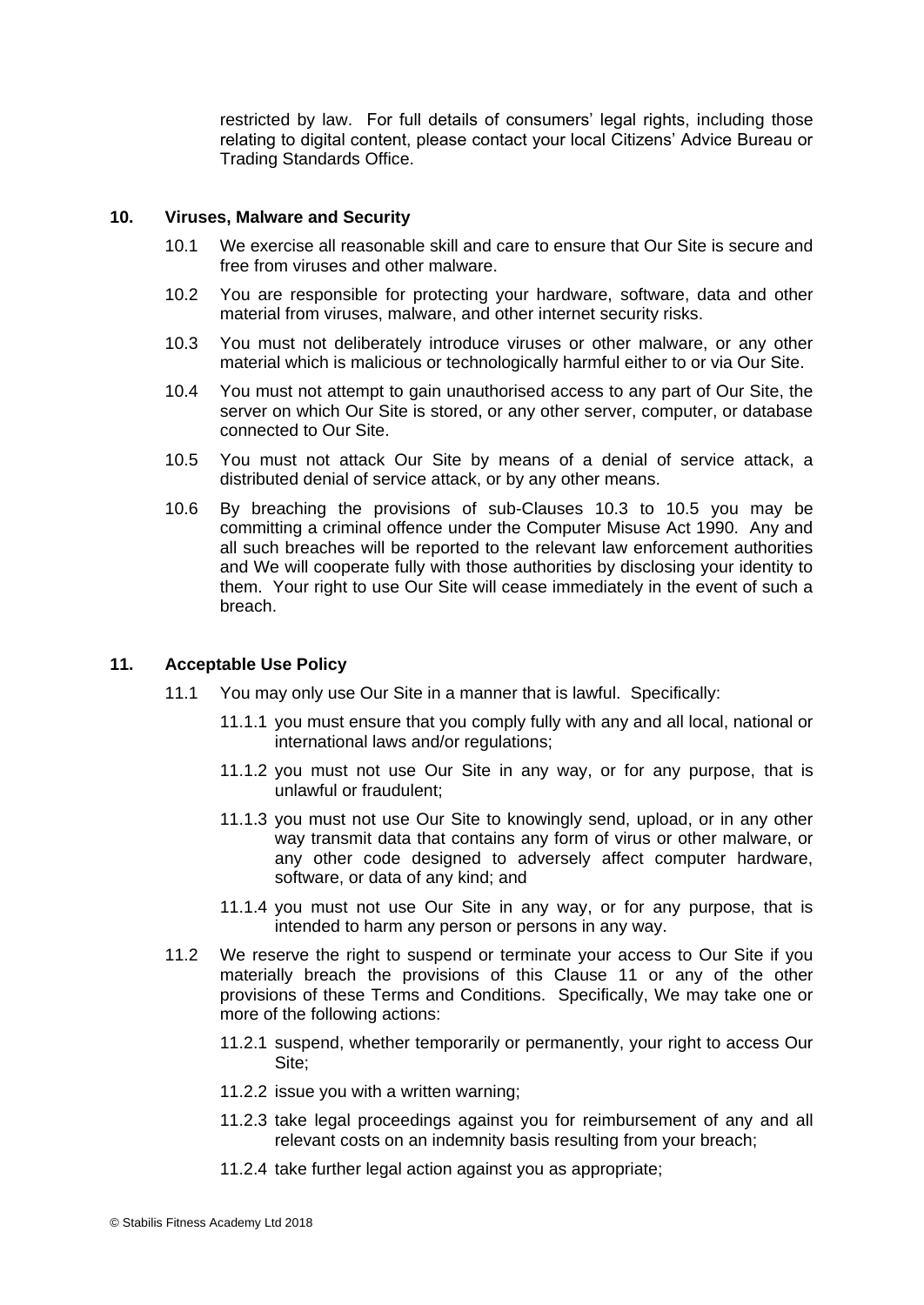- 11.2.5 disclose such information to law enforcement authorities as required or as We deem reasonably necessary; and/or
- 11.2.6 any other actions which We deem reasonably appropriate (and lawful).
- 11.3 We hereby exclude any and all liability arising out of any actions (including, but not limited to those set out above) that We may take in response to breaches of these Terms and Conditions.

# **12. Privacy**

Use of Our Site is also governed by Our Privacy Policy, available at the bottom of our website.

#### **13. Data Protection**

- 13.1 All personal information that We may collect (including, but not limited to, your name and contact details) will be collected, used and held in accordance with the provisions of the Data Protection Act 1998 or GDPR and your rights and Our obligations under that Act.
- 13.2 We may use your personal information to:

13.2.1 Reply to any communications you send to Us;

13.2.2 **[**Send you important notices, as detailed in Clause 14;**]**

13.2.3 Send newsletters in regards to my beliefs, knowledge and services.

13.3 Our third parties depending on what service you register for will hold this data to which I have access and can delete at any time. Unsubscribing from these services will delete all information held.

# **14. [Communications from Us**

- 14.1 If We have your contact details, We may from time to time send you important notices by email. Such notices may relate to matters including, but not limited to, service changes and changes to these Terms and Conditions.
- 14.2 We will never send you marketing emails of any kind without your express consent. If you do give such consent, you may opt out at any time. Any and all marketing emails sent by Us include an unsubscribe link. If you opt out of receiving emails from Us at any time, it may take up to 10 business days for your new preferences to take effect.
- 14.3 For questions or complaints about communications from Us (including, but not limited to marketing emails), please contact Us at [contact@stabilisfitness.co.uk](mailto:contact@stabilisfitness.co.uk)

# **15. Changes to these Terms and Conditions**

15.1 We may alter these Terms and Conditions at any time. **[**If We do so, details of the changes will be highlighted at the top of this page.**]** Any such changes will become binding on you upon your first use of Our Site after the changes have been implemented. You are therefore advised to check this page from time to time.